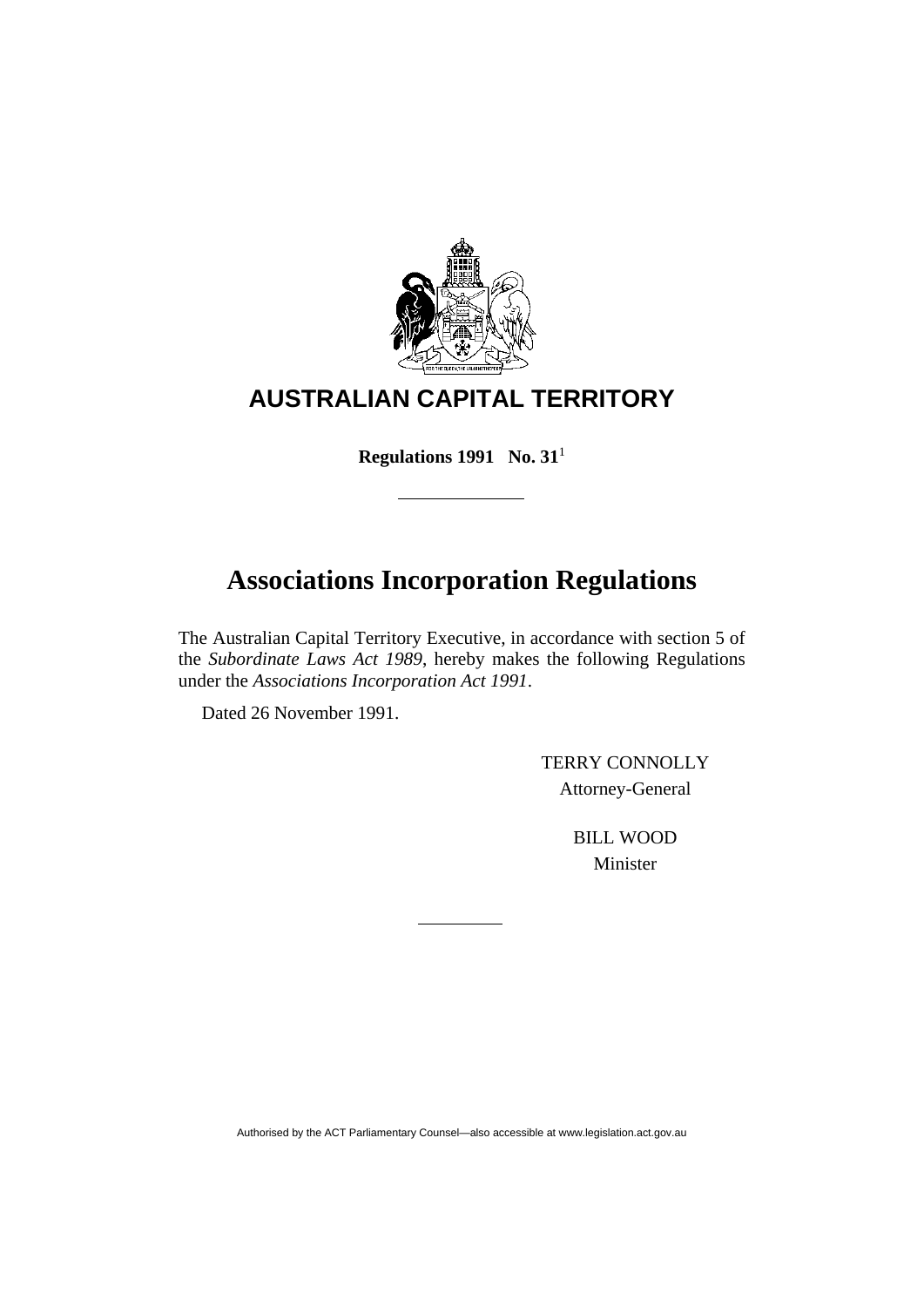# **PART I—PRELIMINARY**

# **Citation**

**1.** These Regulations may be cited as the Associations Incorporation Regulations.

# **Interpretation**

**2.** In these Regulations, unless the contrary intention appears— "the Act" means the *Associations Incorporation Act 1991*.

# **PART II—INFORMATION FOR COMPLETION OF FORMS AND OTHER DOCUMENTS**

# **Particulars required by forms**

**3.** Where an approved form requires—

- (a) the furnishing of a document; or
- (b) the furnishing of information—
	- (i) by completing the form in a specified manner; or
	- (ii) by supplying or completing another document;

that document or information shall be taken to be the document or information required for the purposes of the provision of the Act for the purposes of which the relevant form has been approved by the Registrar.

# **General requirements for documents**

**4.** Unless the Registrar otherwise approves, a document submitted for lodgment with the Registrar shall—

- (a) be on paper of medium weight and good quality and of international sheet size A4;
- (b) be clearly printed, written or otherwise produced in a manner that is permanent and will make possible a reproduction by photographic means that is satisfactory to the Registrar;
- (c) not be a carbon copy, or a copy reproduced by any spirit duplication method;
- (d) have margins of not less than 25 millimetres on the left-hand side and not less than 13 millimetres on the right-hand side;
- (e) where it comprises 2 or more sheets—be fastened together securely in the top left-hand corner; and
- (f) specify on the first sheet of the document—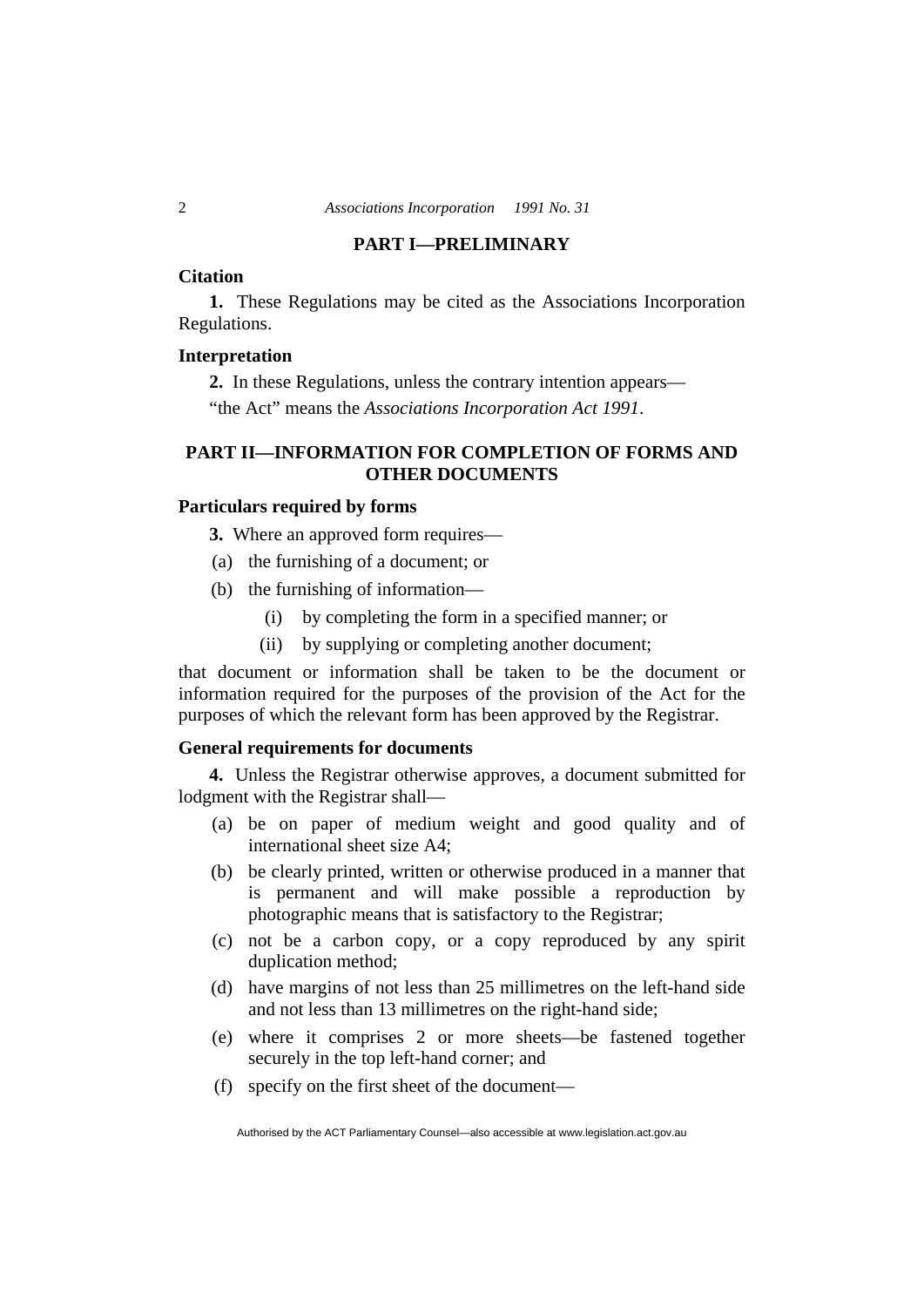- (i) the name of the association, proposed association or incorporated association;
- (ii) the registration number (if any) of the association to which the document relates;
- (iii) the title of the document;
- (iv) the name, address and telephone number of the person by whom, or on whose behalf, the document was submitted for lodgment; and
- (v) the words "Lodged with the Registrar of Incorporated Associations".

# **Annexures accompanying forms**

**5. (1)** Where the space provided for a particular purpose in an approved form is insufficient to contain all the required information in relation to a particular item, that information shall be set out in a document annexed to the form.

**(2)** An annexure to an approved form shall have an identifying mark and be endorsed with the following words, appropriately completed and signed by each person signing the form to which the document is annexed:

"This annexure of *(insert number of pages)* .......... page(s) is the annexure marked *(insert an identifying mark)* .......... referred to in the *(insert a description of the form)* .......... signed by *(insert* 'me' *or* 'us'*)* and dated *(insert the date of signing)* ..........

........................

 *(Signature(s))*"

**(3)** The pages in an annexure shall be numbered consecutively.

**(4)** Where a document is annexed to an approved form, reference made in the form to the annexure shall be by its identifying mark and the number of pages.

**(5)** In this regulation a reference to an annexure includes a reference to a document, copy of a document, or any other matter accompanying, attached to or annexed to an approved form.

# **Manner of signing documents to be lodged**

**6. (1)** Unless these Regulations state otherwise, a document relating to an incorporated association that is required to be lodged by, or on behalf of, the association or lodged by the public officer of the association, shall be signed by the public officer of the association or by a member of the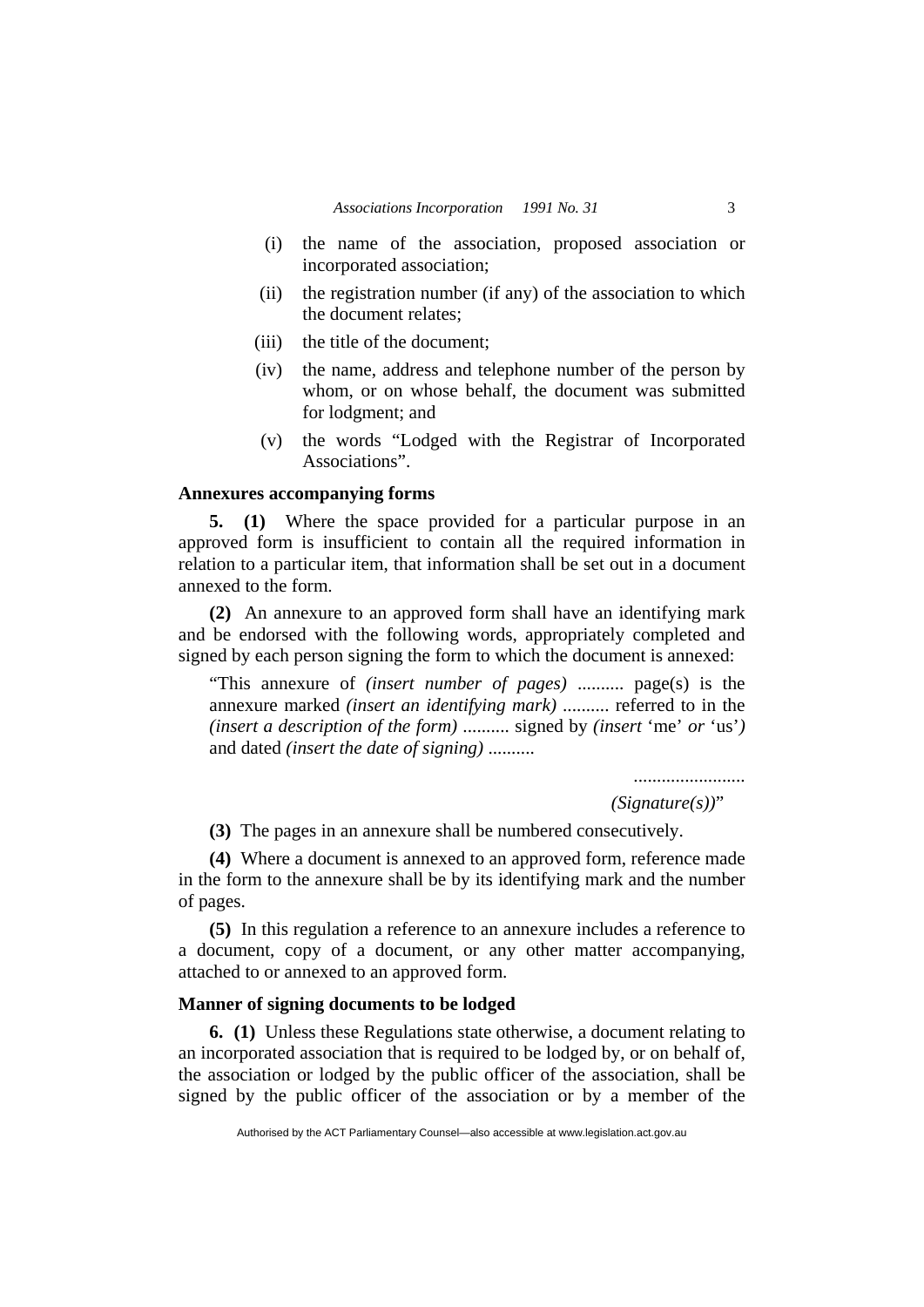committee of the association who has been authorised by the committee for the purpose.

**(2)** The name of a person signing a document that is lodged with the Registrar for the purposes of the Act shall be legibly written in block letters under or beside the signature of the person.

# **Time for lodging documents**

**7.** Where a document is required to be lodged with the Registrar and a period of time within which the document is to be lodged is not provided for, the document shall be lodged within 1 month, or within such further period as the Registrar allows, after the happening of the event to which the document relates.

# **Affidavits and statements in writing**

**8. (1)** An affidavit or statement in writing shall be sworn or made on behalf of an association, by a member of the committee who has been authorised by the committee for that purpose or by the public officer of the association.

**(2)** Where an affidavit is sworn at a place outside the Territory, the affidavit shall be sufficient if it appears to be sworn in accordance with the requirements of the law of that place.

# **Verification of a document**

**9.** For the purposes of subsection 127 (2) of the Act, a document relating to an incorporated association that is to be verified shall be verified by a statement in writing signed by—

- (a) a member of the committee of the association who has been authorised by the committee for that purpose or the public officer of the association, being a person who is resident in the Territory; or
- (b) its agent or, if its agent is an association, by a member of the committee of that association who has been authorised by that committee, being a person who is resident in the Territory.

# **PART III—MISCELLANEOUS**

# **Register of members—particulars**

**10.** For the purposes of subsection 67 (1) of the Act, the following particulars are prescribed for inclusion in the register of members:

(a) the name of the incorporated association;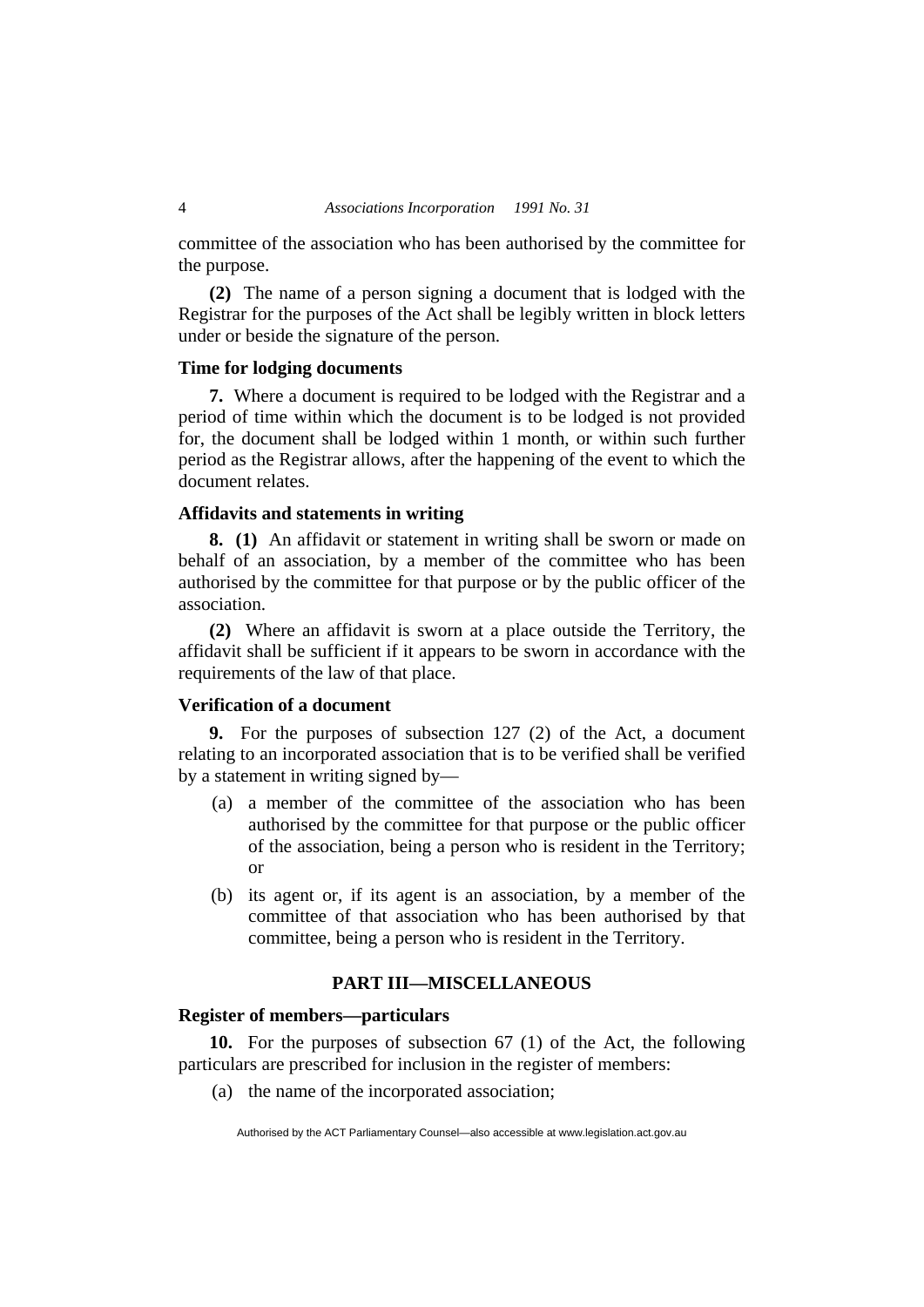- (b) the name and address of each member of the association;
- (c) the date on which each member became a member of the association;
- (d) the date, if any, on which each member ceased to be a member of the association.

# **Copies of documents required under section 73**

**11.** For the purposes of subsection 73 (2) of the Act, the prescribed number of copies is 100.

# **Audit of accounts**

**12. (1)** For the purposes of paragraph 74 (3) (a) of the Act, the prescribed amount is \$150,000 per annum.

**(2)** For the purposes of paragraph 74 (3) (b) of the Act, the prescribed amount is \$150,000.

**(3)** For the purposes of paragraph 74 (3) (c) of the Act, each of the following classes of associations is prescribed, namely, associations:

- (a) having more than 1,000 members;
- (b) holding a licence issued under the *Liquor Act 1975*.

# **Prescribed associations for the purposes of section 76**

**13.** An incorporated association that has gross receipts exceeding \$500,000 for a financial year of that association is prescribed for the purposes of section 76 of the Act.

# **Rate of commission**

**14.** For the purposes of subsection 95 (3) of the Act, the commission payable is an amount calculated at the rate of 5%.

# **Model rules**

**15.** For the purposes of paragraph 127 (1) (a) of the Act, the rules set out in the Schedule are prescribed as model rules for the purposes of the Act.

Authorised by the ACT Parliamentary Counsel—also accessible at www.legislation.act.gov.au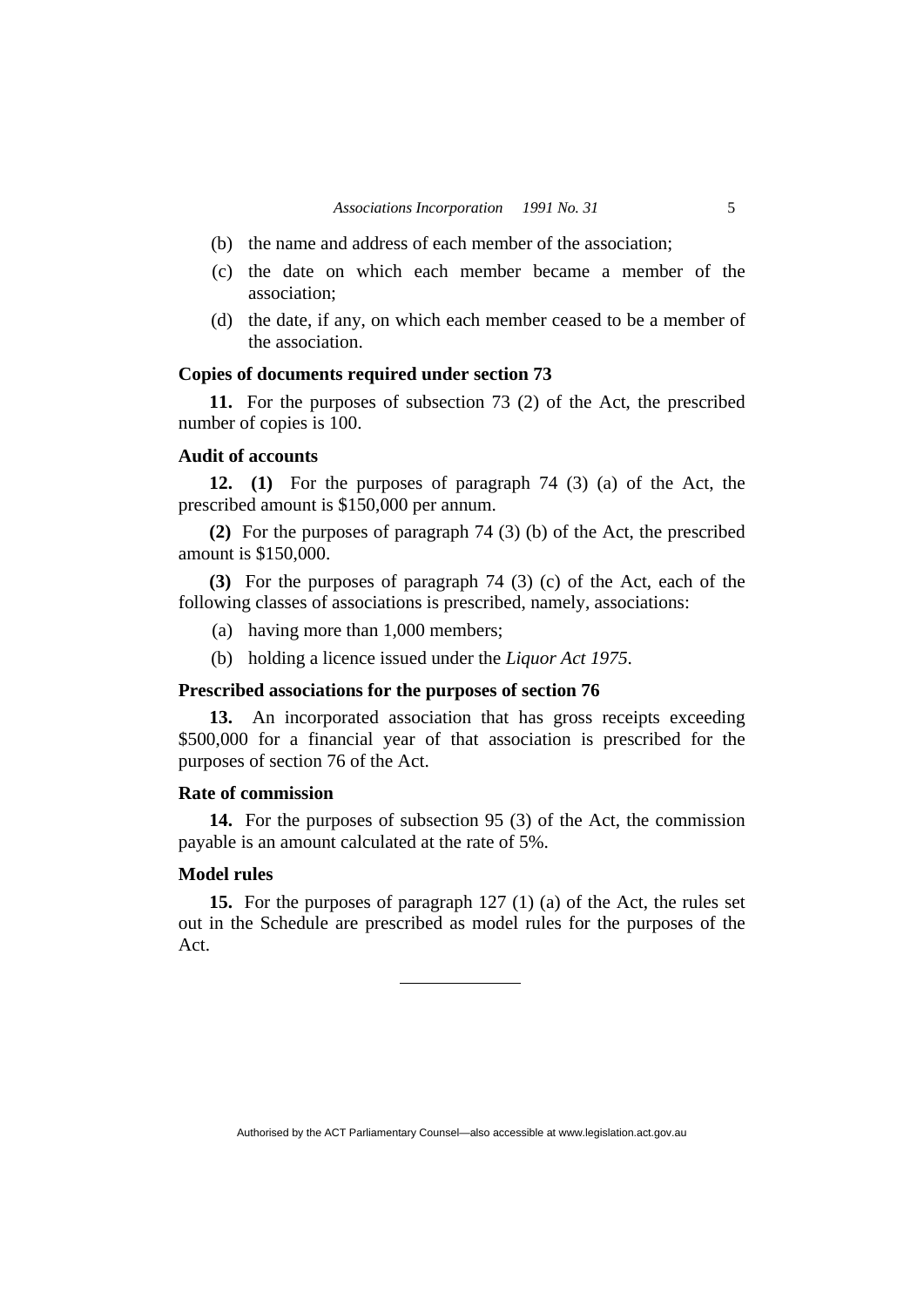# **SCHEDULE** Regulation 15

# MODEL RULES

# **TABLE OF PROVISIONS**

Clause

# PART I—PRELIMINARY

|     | <b>PART II-MEMBERSHIP</b>                |
|-----|------------------------------------------|
| 2.  | Membership qualifications                |
| 3.  | Nomination for membership                |
| 4.  | Membership entitlements not transferable |
| 5.  | Cessation of membership                  |
| 6.  | Resignation of membership                |
| 7.  | Fee, subscriptions etc.                  |
| 8.  | Members' liabilities                     |
| 9.  | Disciplining of members                  |
| 10. | Right of appeal of disciplined member    |
|     | <b>PART III-THE COMMITTEE</b>            |
| 11. | Powers of the committee                  |
| 12. | Constitution and membership              |
| 13. | Election of committee members            |
| 14. | Secretary                                |

15. Treasurer

16. Vacancies

1. Interpretation

17. Removal of committee members

18. Committee meetings and quorum

19. Delegation by committee to sub-committee

20. Voting and decisions

#### PART IV—GENERAL MEETINGS

21. Annual general meetings—holding of

22. Annual general meetings—calling of and business at 23. General meetings—calling of

23. General meetings—calling of 24.

24. Notice<br>25. Genera

25. General meetings—procedure and quorum<br>26. Presiding member

26. Presiding member<br>27. Adiournment

27. Adjournment<br>28. Making of dea

Making of decisions

29. Voting

30. Appointment of proxies

#### PART V—MISCELLANEOUS

31. Funds—source

32. Funds—management

33. Alteration of objects and rules

34. Common seal

35. Custody of books

36. Inspection of books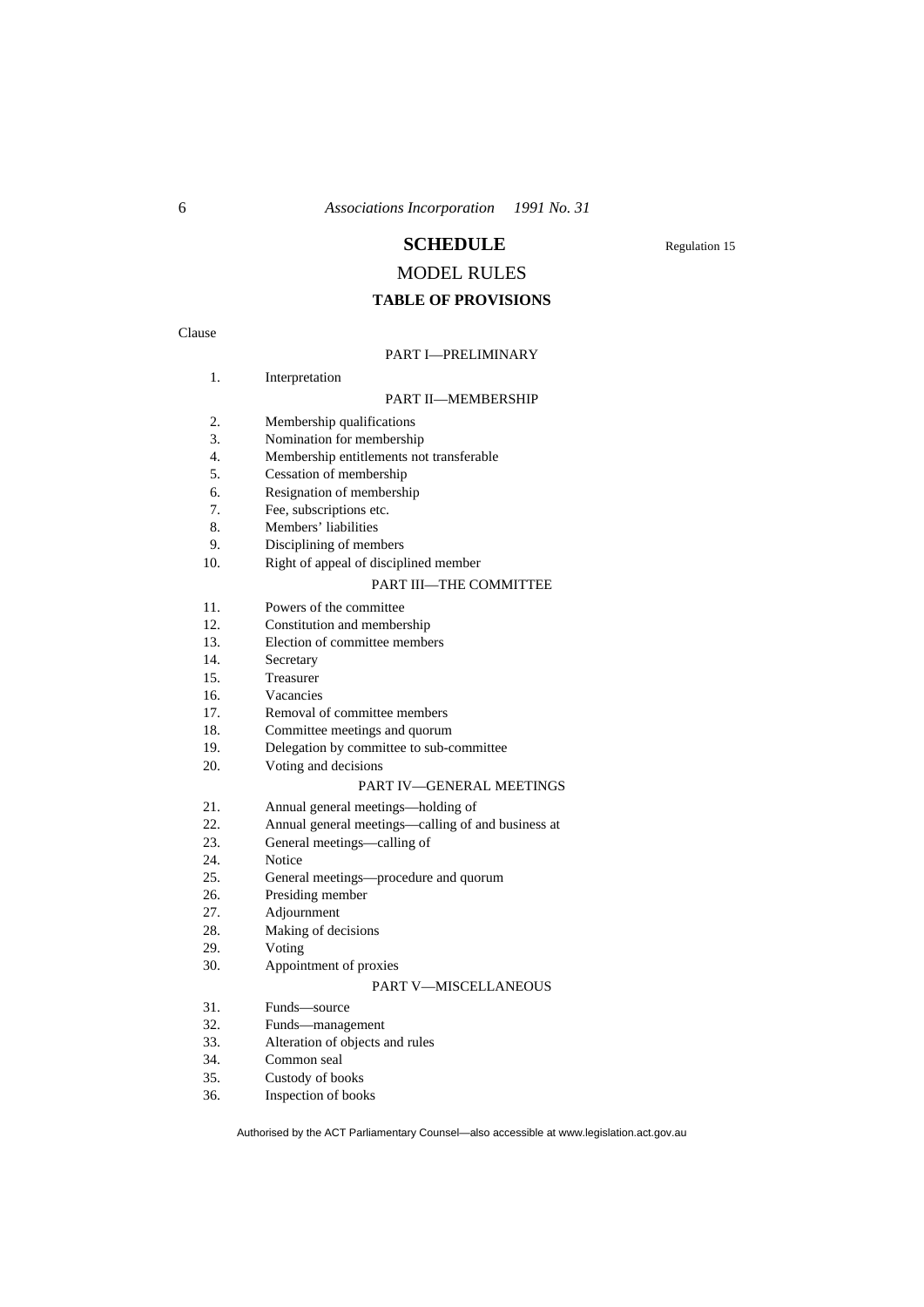- 37. Service of notices
- 38. Surplus property

#### APPENDIX 1

#### APPLICATION FOR MEMBERSHIP OF ASSOCIATION

#### APPENDIX 2

#### FORM OF APPOINTMENT OF PROXY

# **PART I—PRELIMINARY**

# 1. **Interpretation**

- (1) In these rules, unless a contrary intention appears—
	- "financial year" means the year ending on 30 June;

"member" means a member, however described, of the association;

 "ordinary committee member" means a member of the committee who is not an office-bearer of the association as referred to in paragraph 12 (1) (a);

 "secretary" means the person holding office under these rules as secretary of the association or, where no such person holds that office, the public officer of the association;

"the Act" means the *Associations Incorporation Act 1991*;

"the Regulations" means the Associations Incorporation Regulations.

- (2) In these rules—
- (a) a reference to a function includes a reference to a power, authority and duty; and
- (b) a reference to the exercise of a function includes, where the function is a power, authority or duty, a reference to the exercise of the power or authority or the performance of the duty.
- (3) The provisions of the *Interpretation Act 1967* apply to and in respect of these rules in the same manner as those provisions would so apply if these rules were an instrument made under the Act.

#### **PART II—MEMBERSHIP**

# 2. **Membership qualifications**

- A person is qualified to be a member if—
- (a) the person is a person referred to in paragraph 21 (2) (a) or (b) of the Act and has not ceased to be a member of the association at any time after incorporation of the association under the Act; or
- (b) the person—
	- (i) has been nominated for membership in accordance with subrule 3 (1); and
	- (ii) has been approved for membership of the association by the committee of the association.

#### 3. **Nomination for membership**

- (1) A nomination of a person for membership of the association—
	- (a) shall be made by a member of the association in writing in the form set out in Appendix 1 to these rules; and
		- (b) shall be lodged with the secretary of the association.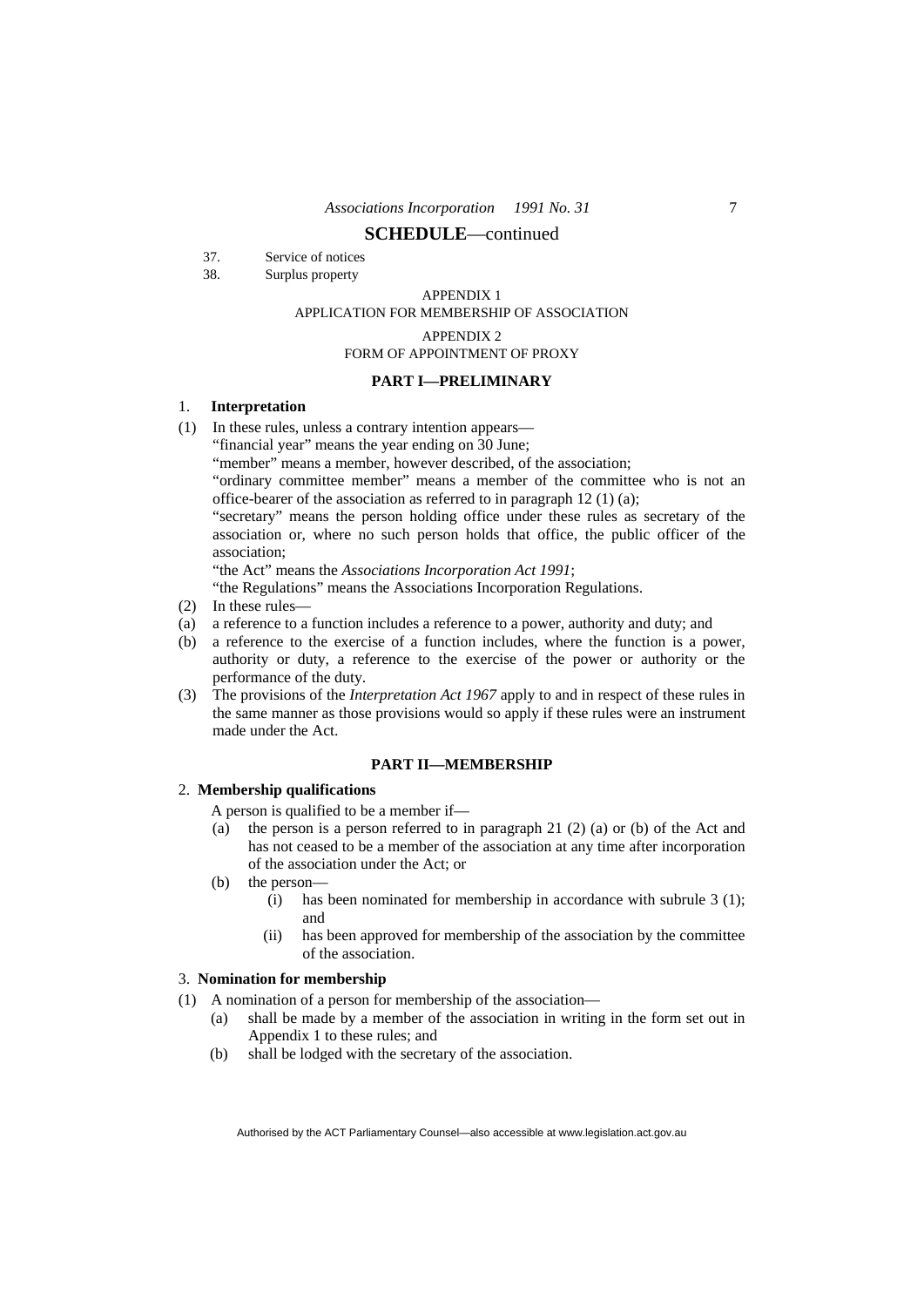# **SCHEDULE**—continued

- (2) As soon as is practicable after receiving a nomination for membership, the secretary shall refer the nomination to the committee which shall determine whether to approve or to reject the nomination.
- (3) Where the committee determines to approve a nomination for membership, the secretary shall as soon as practicable after that determination notify the nominee of that approval and request the nominee to pay within 28 days after receipt of the notification the sum payable under these rules by a member as the entrance fee and the first year's annual subscription.
- (4) The secretary shall, on payment by the nominee of the amounts referred to in subrule (3) within the period referred to in that subrule, enter the nominee's name in the register of members and, upon the name being so entered, the nominee shall become a member of the association.

#### 4. **Membership entitlements not transferable**

 A right, privilege or obligation which a person has by reason of being a member of the association—

- (a) is not capable of being transferred or transmitted to another person; and
- (b) terminates upon cessation of the person's membership.

## 5. **Cessation of membership**

A person ceases to be a member of the association if the person—

- (a) dies or, in the case of a body corporate, is wound up;
- (b) resigns from membership of the association;
- (c) is expelled from the association; or
- (d) fails to renew membership of the association.

#### 6. **Resignation of membership**

- (1) A member is not entitled to resign from membership of the association except in accordance with this rule.
- (2) A member who has paid all amounts payable by the member to the association may resign from membership of the association by first giving notice (being not less than 1 month or, if the committee has determined a shorter period, that shorter period) in writing to the secretary of the member's intention to resign and, upon the expiration of the period of notice, the member ceases to be a member.
- (3) Where a person ceases to be a member, the secretary shall make an appropriate entry in the register of members recording the date on which the member ceased to be a member.

#### 7. **Fee, subscriptions etc.**

- (1) The entrance fee to the association is \$1, or if any other amount has been determined by resolution of the committee, such other amount.
- (2) The annual membership fee of the association is \$2, or if any other amount has been determined by resolution of the committee that other amount.
- (3) The annual membership fee is payable—
	- (a) except as provided by paragraph (b), before 1 July in each calendar year; or
	- (b) where a person becomes a member on or after 1 July in any calendar year, before 1 July in each succeeding calendar year.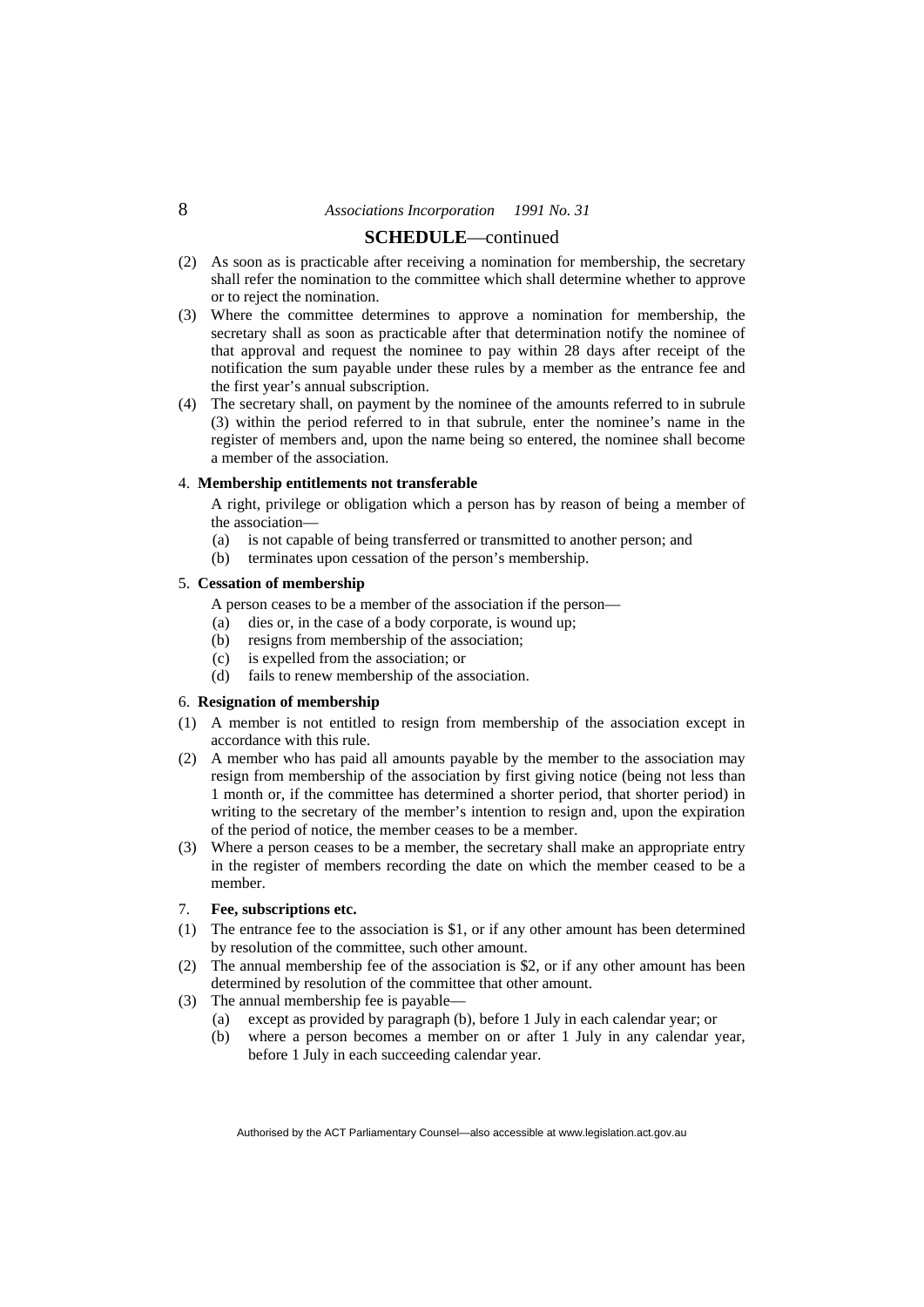#### 8. **Members' liabilities**

 The liability of a member to contribute towards the payment of the debts and liabilities of the association or the costs, charges and expenses of the winding up of the association is limited to the amount, if any, unpaid by the member in respect of membership of the association as required by rule 7.

#### 9. **Disciplining of members**

- (1) Where the committee is of the opinion that a member—
	- (a) has persistently refused or neglected to comply with a provision of these rules; or
	- (b) has persistently and wilfully acted in a manner prejudicial to the interests of the association,

the committee may, by resolution—

- (c) expel the member from the association; or
- (d) suspend the member from such rights and privileges of membership of the association as the committee may determine for a specified period.
- (2) A resolution of the committee under subrule (1) is of no effect unless the committee, at a meeting held not earlier than 14 days and not later than 28 days after service on the member of a notice under subrule (3), confirms the resolution in accordance with this rule.
- (3) Where the committee passes a resolution under subrule (1), the secretary shall, as soon as practicable, cause a notice in writing to be served on the member—
	- (a) setting out the resolution of the committee and the grounds on which it is based;
	- (b) stating that the member may address the committee at a meeting to be held not earlier than 14 days and not later than 28 days after service of the notice;
	- (c) stating the date, place and time of that meeting; and
	- (d) informing the member that the member may do either or both of the following:
		- (i) attend and speak at that meeting;
		- (ii) submit to the committee at or prior to the date of that meeting written representations relating to the resolution.
- (4) Subject to section 50 of the Act, at a meeting of the committee mentioned in subrule (2), the committee shall—
	- (a) give to the member mentioned in subrule (1) an opportunity to make oral representations;
	- (b) give due consideration to any written representations submitted to the committee by that member at or prior to the meeting; and
	- (c) by resolution determine whether to confirm or to revoke the resolution of the committee made under subrule (1).
- (5) Where the committee confirms a resolution under subrule (4), the secretary shall, within 7 days after that confirmation, by notice in writing inform the member of that confirmation and of the member's right of appeal under rule 10.
- (6) A resolution confirmed by the committee under subrule (4) does not take effect—
	- (a) until the expiration of the period within which the member is entitled to appeal against the resolution where the member does not exercise the right of appeal within that period; or
	- (b) where within that period the member exercises the right of appeal, unless and until the association confirms the resolution in accordance with subrule 10 (4).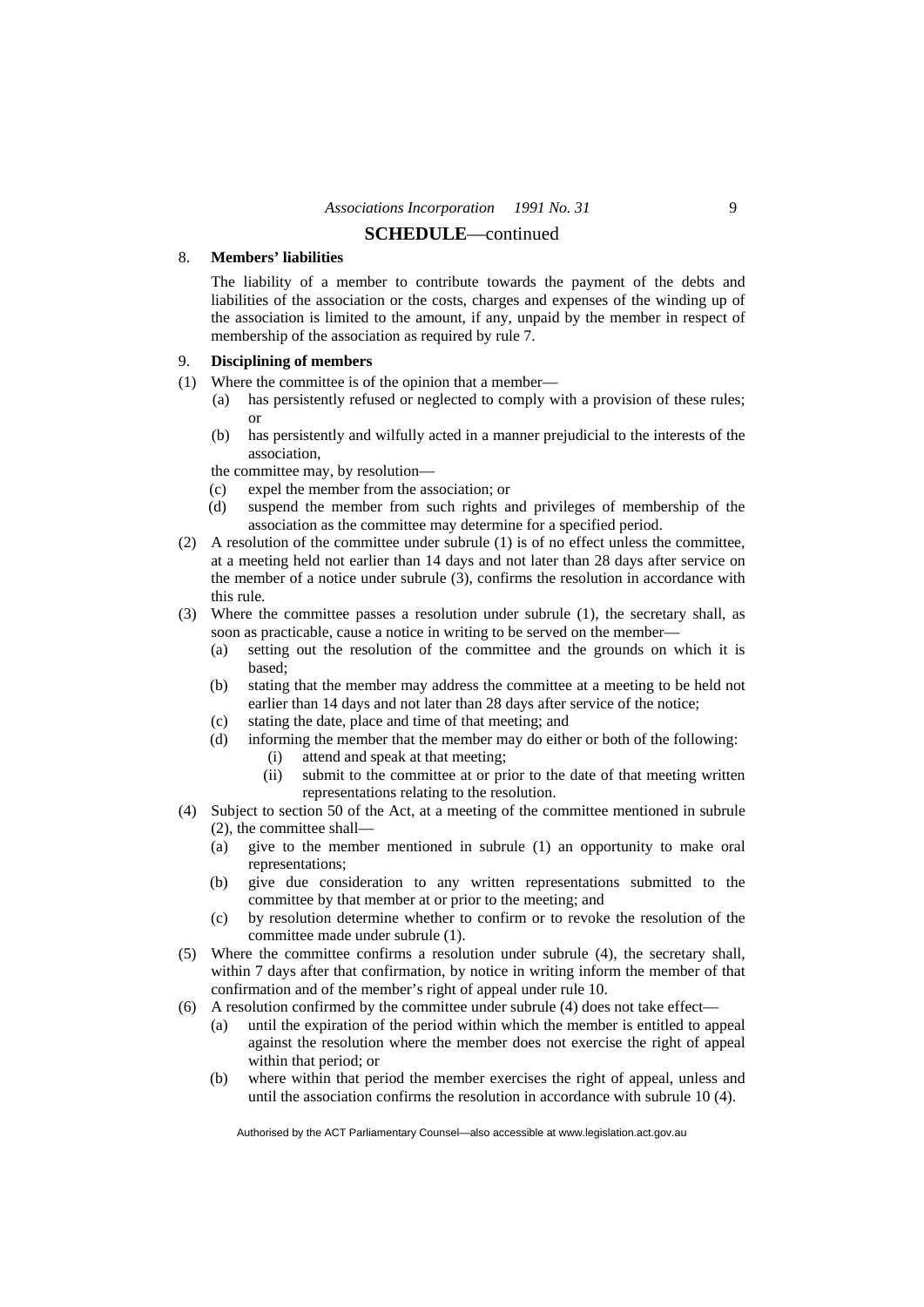# 10. **Right of appeal of disciplined member**

- (1) A member may appeal to the association in general meeting against a resolution of the committee which is confirmed under subrule 9 (4), within 7 days after notice of the resolution is served on the member, by lodging with the secretary a notice to that effect.
- (2) Upon receipt of a notice under subrule (1), the secretary shall notify the committee which shall convene a general meeting of the association to be held within 21 days after the date on which the secretary received the notice or as soon as possible after that date.
- (3) Subject to section 50 of the Act, at a general meeting of the association convened under subrule (2)—
	- (a) no business other than the question of the appeal shall be transacted;
	- (b) the committee and the member shall be given the opportunity to make representations in relation to the appeal orally or in writing, or both; and
	- (c) the members present shall vote by secret ballot on the question of whether the resolution made under subrule 9 (4) should be confirmed or revoked.
- (4) If the meeting passes a special resolution in favour of the confirmation of the resolution made under subrule 9 (4), that resolution is confirmed.

#### **PART III—THE COMMITTEE**

# 11. **Powers of the committee**

 The committee, subject to the Act, the Regulations, these rules, and to any resolution passed by the association in general meeting—

- (a) shall control and manage the affairs of the association;
- (b) may exercise all such functions as may be exercised by the association other than those functions that are required by these rules to be exercised by the association in general meeting; and
- (c) has power to perform all such acts and do all such things as appear to the committee to be necessary or desirable for the proper management of the affairs of the association.

#### 12. **Constitution and membership**

- (1) The committee shall consist of—
	- (a) the office-bearers of the association; and
	- (b) 3 ordinary committee members;

 each of whom shall be elected pursuant to rule 13 or appointed in accordance with subrule (4).

- (2) The office-bearers of the association shall be—
	- (a) the president;
	- (b) the vice-president;
	- (c) the treasurer; and
	- (d) the secretary.
- (3) Each member of the committee shall, subject to these rules, hold office until the conclusion of the annual general meeting following the date of the member's election, but is eligible for re-election.
- (4) In the event of a vacancy in the membership of the committee, the committee may appoint a member of the association to fill the vacancy and the member so appointed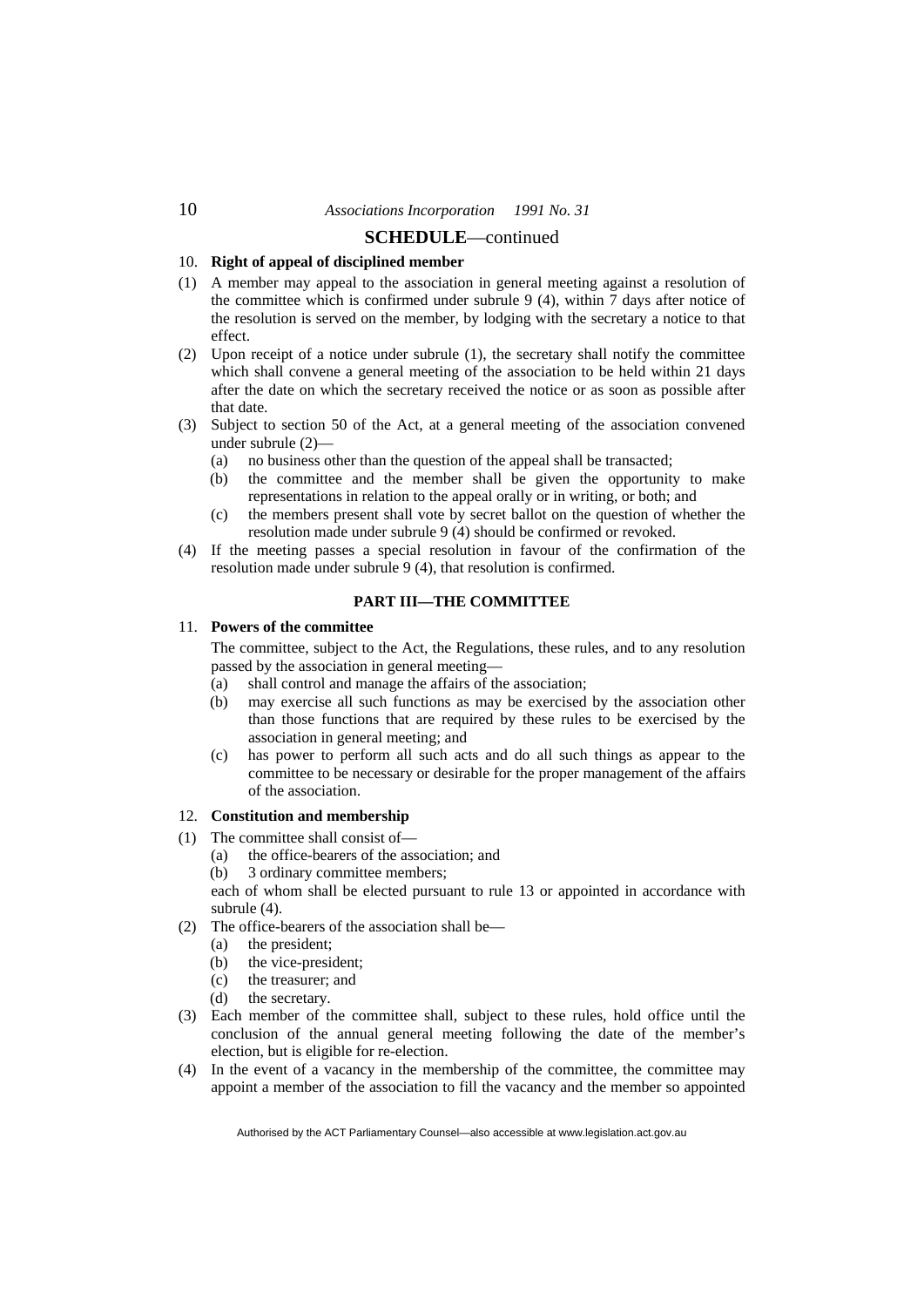shall hold office, subject to these rules, until the conclusion of the annual general meeting next following the date of the appointment.

#### 13. **Election of committee members**

- (1) Nominations of candidates for election as office-bearers of the association or as ordinary committee members—
	- (a) shall be made in writing, signed by 2 members of the association and accompanied by the written consent of the candidate (which may be endorsed on the nomination form); and
	- (b) shall be delivered to the secretary of the association not less than 7 days before the date fixed for the annual general meeting at which the election is to take place.
- (2) If insufficient nominations are received to fill all vacancies on the committee, the candidates nominated shall be deemed to be elected and further nominations shall be received at the annual general meeting.
- (3) If insufficient further nominations are received, any vacant positions remaining on the committee shall be deemed to be vacancies.
- (4) If the number of nominations received is equal to the number of vacancies to be filled, the persons nominated shall be taken to be elected.
- (5) If the number of nominations received exceeds the number of vacancies to be filled, a ballot shall be held.
- (6) The ballot for the election of office-bearers and ordinary committee members shall be conducted at the annual general meeting in such manner as the committee may direct.
- (7) A person is not eligible to simultaneously hold more than 1 position on the committee.

# 14. **Secretary**

- (1) The secretary of the association shall, as soon as practicable after being appointed as secretary, notify the association of his or her address.
- (2) The secretary shall keep minutes of—
	- (a) all elections and appointments of office-bearers and ordinary committee members;
	- (b) the names of members of the committee present at a committee meeting or a general meeting; and
	- (c) all proceedings at committee meetings and general meetings.
- (3) Minutes of proceedings at a meeting shall be signed by the person presiding at the meeting or by the person presiding at the next succeeding meeting.

# 15. **Treasurer**

- (1) The treasurer of the association shall—
	- (a) collect and receive all moneys due to the association and make all payments authorised by the association; and
	- (b) keep correct accounts and books showing the financial affairs of the association with full details of all receipts and expenditure connected with the activities of the association.

#### 16. **Vacancies**

(1) For the purposes of these rules, a vacancy in the office of a member of the committee occurs if the member—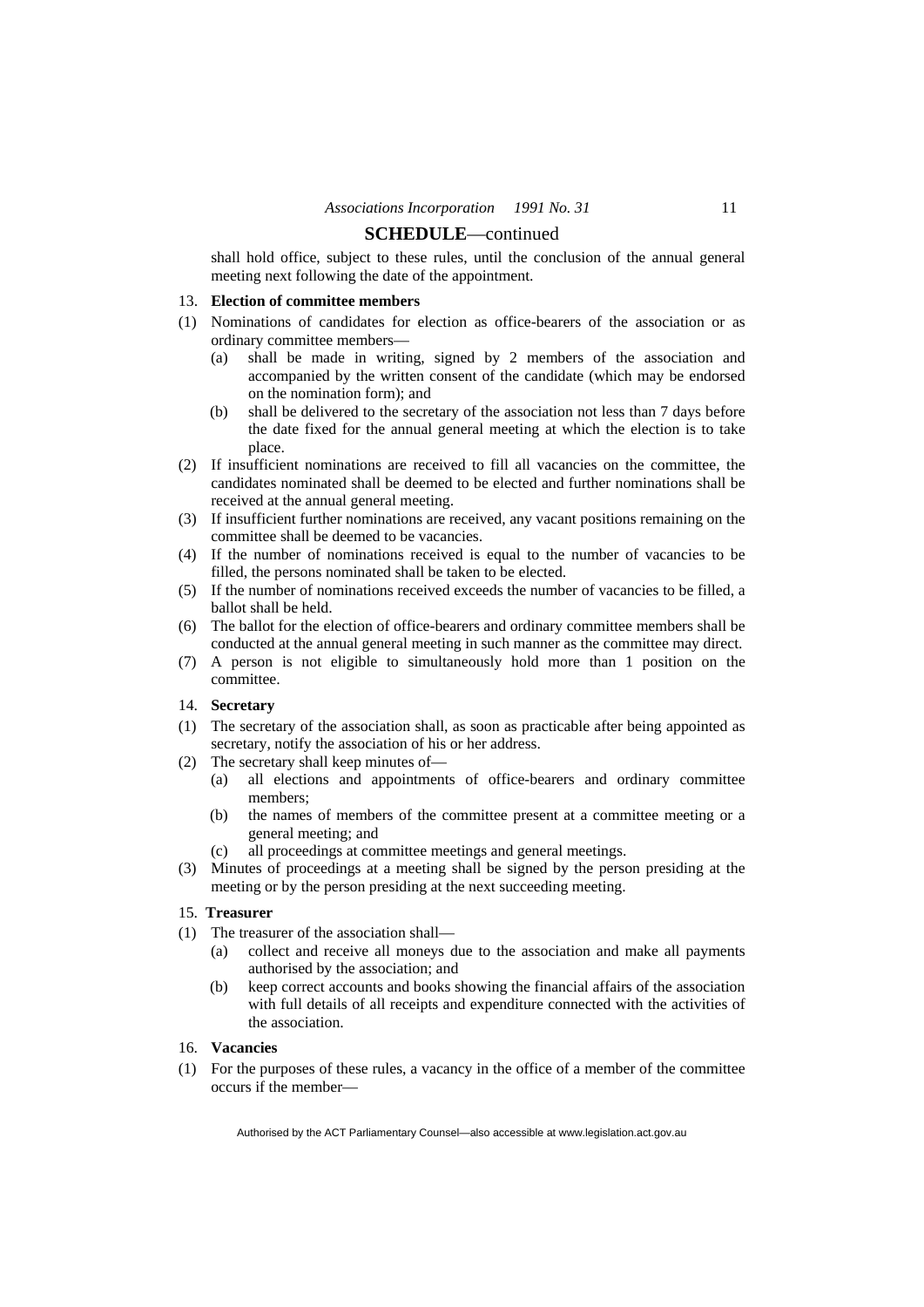# **SCHEDULE**—continued

- (a) dies;
- (b) ceases to be a member of the association;
- (c) resigns the office;
- (d) is removed from office pursuant to rule 17;
- (e) becomes an insolvent under administration within the meaning of the Corporations Law;
- (f) suffers from mental or physical incapacity;
- (g) is disqualified from office under subsection 63 (1) of the Act; or
- (h) is absent without the consent of the committee from all meetings of the committee held during a period of 6 months.

#### 17. **Removal of committee members**

 The association in general meeting may by resolution, subject to section 50 of the Act, remove any member of the committee from the office of member of the committee before the expiration of the member's term of office.

#### 18. **Committee meetings and quorum**

- (1) The committee shall meet at least 3 times in each calendar year at such place and time as the committee may determine.
- (2) Additional meetings of the committee may be convened by any member of the committee.
- (3) Oral or written notice of a meeting of the committee shall be given by the secretary to each member of the committee at least 48 hours (or such other period as may be unanimously agreed upon by the members of the committee) before the time appointed for the holding of the meeting.
- (4) Notice of a meeting given under subrule (3) shall specify the general nature of the business to be transacted at the meeting and no business other than that business shall be transacted at the meeting, except business which the committee members present at the meeting unanimously agree to treat as urgent business.
- (5) Any 3 members of the committee constitute a quorum for the transaction of the business of a meeting of the committee.
- (6) No business shall be transacted by the committee unless a quorum is present and if within half an hour after the time appointed for the meeting a quorum is not present the meeting stands adjourned to the same place and at the same hour of the same day in the following week.
- (7) If at the adjourned meeting a quorum is not present within half an hour after the time appointed for the meeting, the meeting shall be dissolved.
- (8) At meetings of the committee—
	- (a) the president or in the absence of the president, the vice-president shall preside; or
	- (b) if the president and the vice-president are absent, 1 of the remaining members of the committee may be chosen by the members present to preside.

#### 19. **Delegation by committee to sub-committee**

- (1) The committee may, by instrument in writing, delegate to 1 or more sub-committees (consisting of such member or members of the association as the committee thinks fit) the exercise of such of the functions of the committee as are specified in the instrument, other than—
	- (a) this power of delegation; and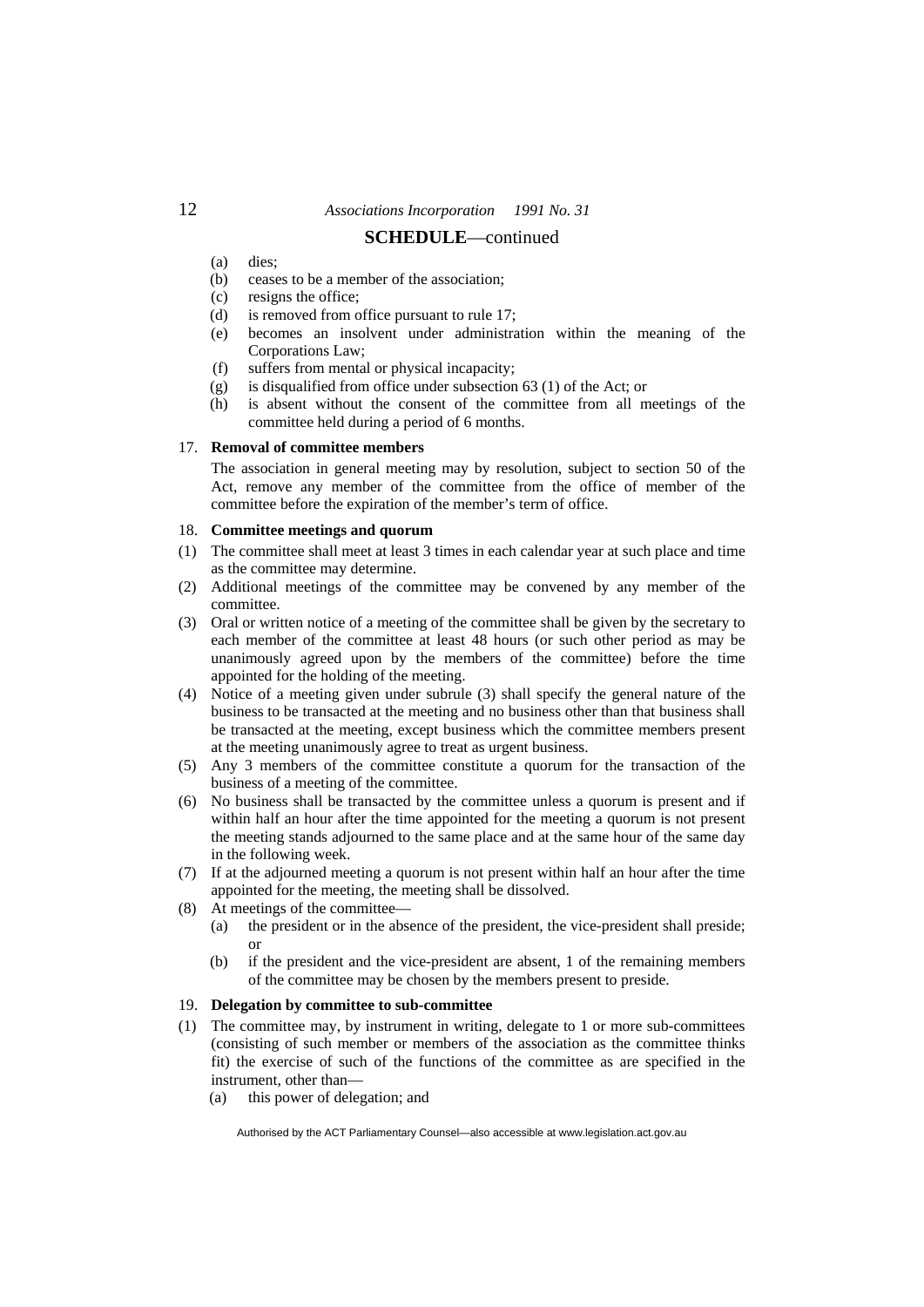- (b) a function which is a function imposed on the committee by the Act, by any other law of the Territory, or by resolution of the association in general meeting.
- (2) A function, the exercise of which has been delegated to a sub-committee under this rule may, while the delegation remains unrevoked, be exercised from time to time by the sub-committee in accordance with the terms of the delegation.
- (3) A delegation under this rule may be made subject to such conditions or limitations as to the exercise of any function, or as to time or circumstances, as may be specified in the instrument of delegation.
- (4) Notwithstanding any delegation under this rule, the committee may continue to exercise any function delegated.
- (5) Any act or thing done or suffered by a sub-committee acting in the exercise of a delegation under this rule has the same force and effect as it would have if it had been done or suffered by the committee.
- (6) The committee may, by instrument in writing, revoke wholly or in part any delegation under this rule.
- (7) A sub-committee may meet and adjourn as it thinks proper.

#### 20. **Voting and decisions**

- (1) Questions arising at a meeting of the committee or of any sub-committee appointed by the committee shall be determined by a majority of the votes of members of the committee or sub-committee present at the meeting.
- (2) Each member present at a meeting of the committee or of any sub-committee appointed by the committee (including the person presiding at the meeting) is entitled to 1 vote but, in the event of an equality of votes on any question, the person presiding may exercise a second or casting vote.
- (3) Subject to subrule 18 (5), the committee may act notwithstanding any vacancy on the committee.
- (4) Any act or thing done or suffered, or purporting to have been done or suffered, by the committee or by a sub-committee appointed by the committee, is valid and effectual notwithstanding any defect that may afterwards be discovered in the appointment or qualification of any member of the committee or sub-committee.

#### **PART IV—GENERAL MEETINGS**

# 21. **Annual general meetings—holding of**

- (1) With the exception of the first annual general meeting of the association, the association shall, at least once in each calendar year and within the period of 5 months after the expiration of each financial year of the association, convene an annual general meeting of its members.
- (2) The association shall hold its first annual general meeting—
	- (a) within the period of 18 months after its incorporation under the Act; and
	- (b) within the period of 5 months after the expiration of the first financial year of the association.
- (3) Subrules (1) and (2) have effect subject to the powers of the Registrar of Incorporated Associations under section 120 of the Act in relation to extensions of time.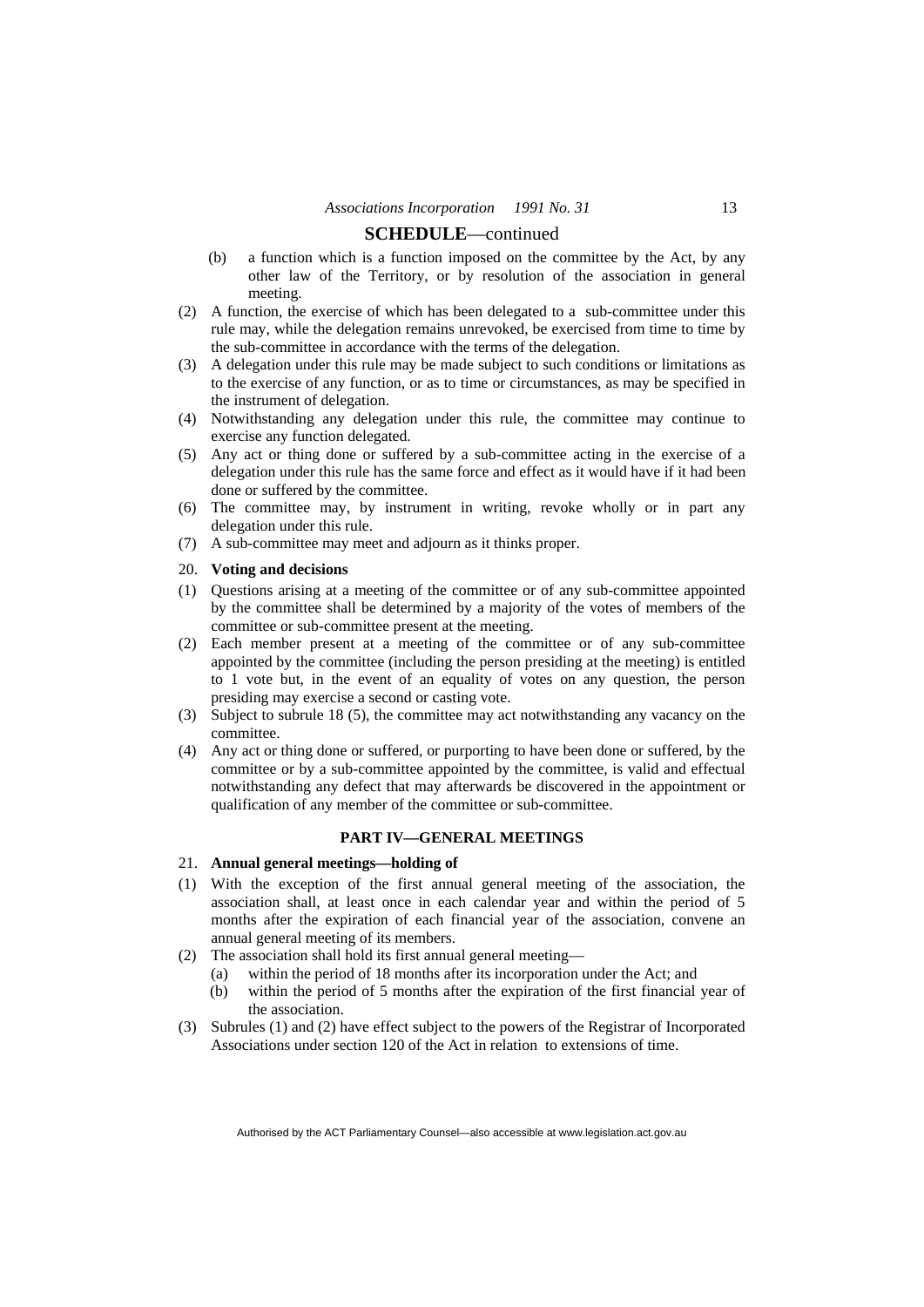# **SCHEDULE**—continued

# 22. **Annual general meetings—calling of and business at**

- (1) The annual general meeting of the association shall, subject to the Act, be convened on such date and at such place and time as the committee thinks fit.
- (2) In addition to any other business which may be transacted at an annual general meeting, the business of an annual general meeting shall be—
	- (a) to confirm the minutes of the last preceding annual general meeting and of any general meeting held since that meeting;
	- (b) to receive from the committee reports on the activities of the association during the last preceding financial year;
	- (c) to elect members of the committee, including office-bearers; and
	- (d) to receive and consider the statement of accounts and the reports that are required to be submitted to members pursuant to subsection 73 (1) of the Act.
- (3) An annual general meeting shall be specified as such in the notice convening it in accordance with rule 24.
- (4) An annual general meeting shall be conducted in accordance with the provisions of this Part.

# 23. **General meetings—calling of**

- (1) The committee may, whenever it thinks fit, convene a general meeting of the association.
- (2) The committee shall, on the requisition in writing of not less than 5 per cent of the total number of members, convene a general meeting of the association.
- (3) A requisition of members for a general meeting—
	- (a) shall state the purpose or purposes of the meeting;
	- (b) shall be signed by the members making the requisition;
	- (c) shall be lodged with the secretary; and
	- (d) may consist of several documents in a similar form, each signed by 1 or more of the members making the requisition.
- (4) If the committee fails to convene a general meeting within 1 month after the date on which a requisition of members for the meeting is lodged with the secretary, any 1 or more of the members who made the requisition may convene a general meeting to be held not later than 3 months after that date.
- (5) A general meeting convened by a member or members referred to in subrule (4) shall be convened as nearly as is practicable in the same manner as general meetings are convened by the committee and any member who thereby incurs expense is entitled to be reimbursed by the association for any reasonable expense so incurred.

#### 24. **Notice**

- (1) Except where the nature of the business proposed to be dealt with at a general meeting requires a special resolution of the association, the secretary shall, at least 14 days before the date fixed for the holding of the general meeting, cause to be sent by pre-paid post to each member at the member's address appearing in the register of members, a notice specifying the place, date and time of the meeting and the nature of the business proposed to be transacted at the meeting.
- (2) Where the nature of the business proposed to be dealt with at a general meeting requires a special resolution of the association, the secretary shall, at least 21 days before the date fixed for the holding of the general meeting, cause notice to be sent to each member in the manner provided in subrule (1) specifying, in addition to the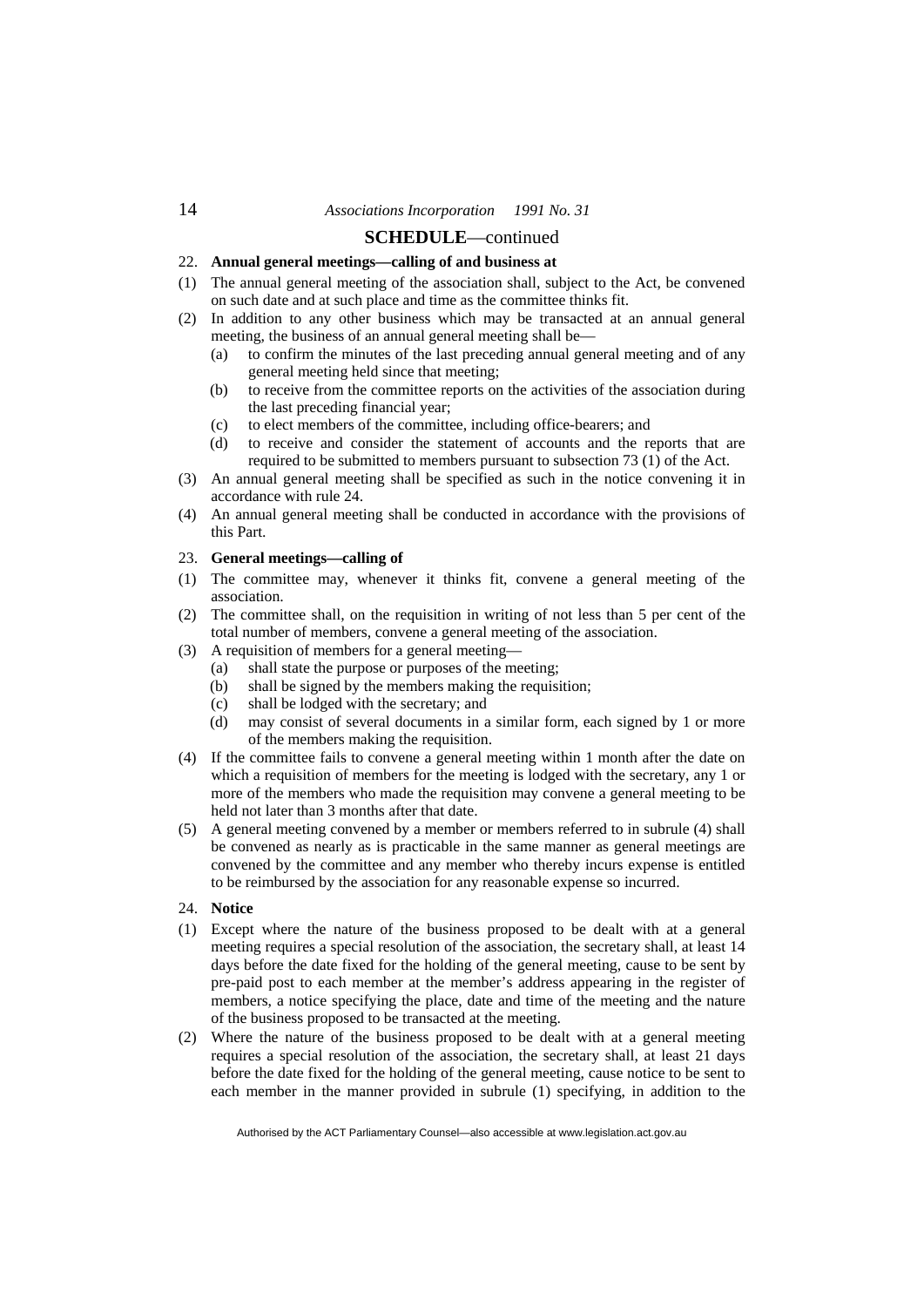matter required under that subrule, the intention to propose the resolution as a special resolution.

- (3) No business other than that specified in the notice convening a general meeting shall be transacted at the meeting except, in the case of an annual general meeting, business which may be transacted pursuant to subrule 22 (2).
- (4) A member desiring to bring any business before a general meeting may give notice in writing of that business to the secretary who shall include that business in the next notice calling a general meeting given after receipt of the notice from the member.

#### 25. **General meetings—procedure and quorum**

- (1) No item of business shall be transacted at a general meeting unless a quorum of members entitled under these rules to vote is present during the time the meeting is considering that item.
- (2) 5 members present in person (being members entitled under these rules to vote at a general meeting) constitute a quorum for the transaction of the business of a general meeting.
- (3) If within half an hour after the appointed time for the commencement of a general meeting a quorum is not present, the meeting if convened upon the requisition of members shall be dissolved and in any other case shall stand adjourned to the same day in the following week at the same time and (unless another place is specified at the time of adjournment by the person presiding at the meeting or communicated by written notice to members given before the day to which the meeting is adjourned) at the same place.
- (4) If at the adjourned meeting a quorum is not present within half an hour after the time appointed for the commencement of the meeting, the members present (being not less than 3) shall constitute a quorum.

#### 26. **Presiding member**

- (1) The president, or in the absence of the president, the vice-president, shall preside at each general meeting of the association.
- (2) If the president and the vice-president are absent from a general meeting, the members present shall elect 1 of their number to preside at the meeting.

#### 27. **Adjournment**

- (1) The person presiding at a general meeting at which a quorum is present may, with the consent of the majority of members present at the meeting, adjourn the meeting from time to time and place to place, but no business shall be transacted at an adjourned meeting other than the business left unfinished at the meeting at which the adjournment took place.
- (2) Where a general meeting is adjourned for 14 days or more, the secretary shall give written or oral notice of the adjourned meeting to each member of the association stating the place, date and time of the meeting and the nature of the business to be transacted at the meeting.
- (3) Except as provided in subrules (1) and (2), notice of an adjournment of a general meeting or of the business to be transacted at an adjourned meeting is not required to be given.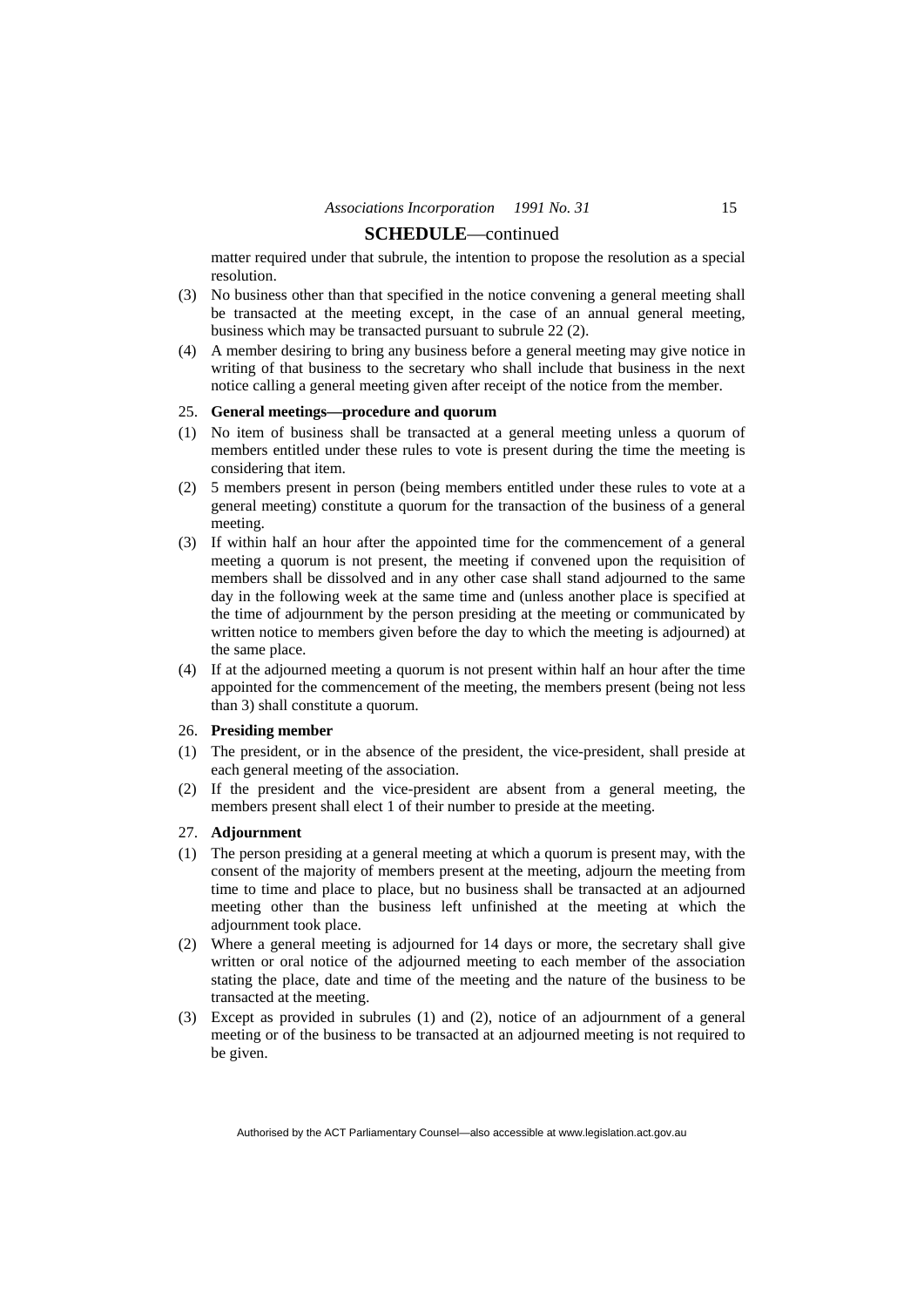# 28. **Making of decisions**

- (1) A question arising at a general meeting of the association shall be determined on a show of hands and, unless before or on the declaration of the show of hands a poll is demanded, a declaration by the person presiding that a resolution has, on a show of hands, been carried or carried unanimously or carried by a particular majority or lost, or an entry to that effect in the minute book of the association, is evidence of the fact without proof of the number or proportion of the votes recorded in favour of or against that resolution.
- (2) At a general meeting of the association, a poll may be demanded by the person presiding or by not less than 3 members present in person or by proxy at the meeting.
- (3) Where the poll is demanded at a general meeting, the poll shall be taken—
	- (a) immediately in the case of a poll which relates to the election of the person to preside at the meeting or to the question of an adjournment; or
	- (b) in any other case, in such manner and at such time before the close of the meeting as the person presiding directs, and the resolution of the poll on the matter shall be deemed to be the resolution of the meeting on that matter.

#### 29. **Voting**

- (1) Subject to subrule (3), upon any question arising at a general meeting of the association a member has 1 vote only.
- (2) All votes shall be given personally or by proxy but no member may hold more than 5 proxies.
- (3) In the case of an equality of votes on a question at a general meeting, the person presiding is entitled to exercise a second or casting vote.
- (4) A member or proxy is not entitled to vote at any general meeting of the association unless all money due and payable by the member or proxy to the association has been paid, other than the amount of the annual subscription payable in respect of the then current year.

#### 30. **Appointment of proxies**

- (1) Each member shall be entitled to appoint another member as proxy by notice given to the secretary no later than 24 hours before the time of the meeting in respect of which the proxy is appointed.
- (2) The notice appointing the proxy shall be in the form set out in Appendix 2 to these rules.

# **PART V—MISCELLANEOUS**

#### 31. **Funds—source**

- (1) The funds of the association shall be derived from entrance fees and annual subscriptions of members, donations and, subject to any resolution passed by the association in general meeting and subject to section 114 of the Act, such other sources as the committee determines.
- (2) All money received by the association shall be deposited as soon as practicable and without deduction to the credit of the association's bank account.
- (3) The association shall, as soon as practicable after receiving any money, issue an appropriate receipt.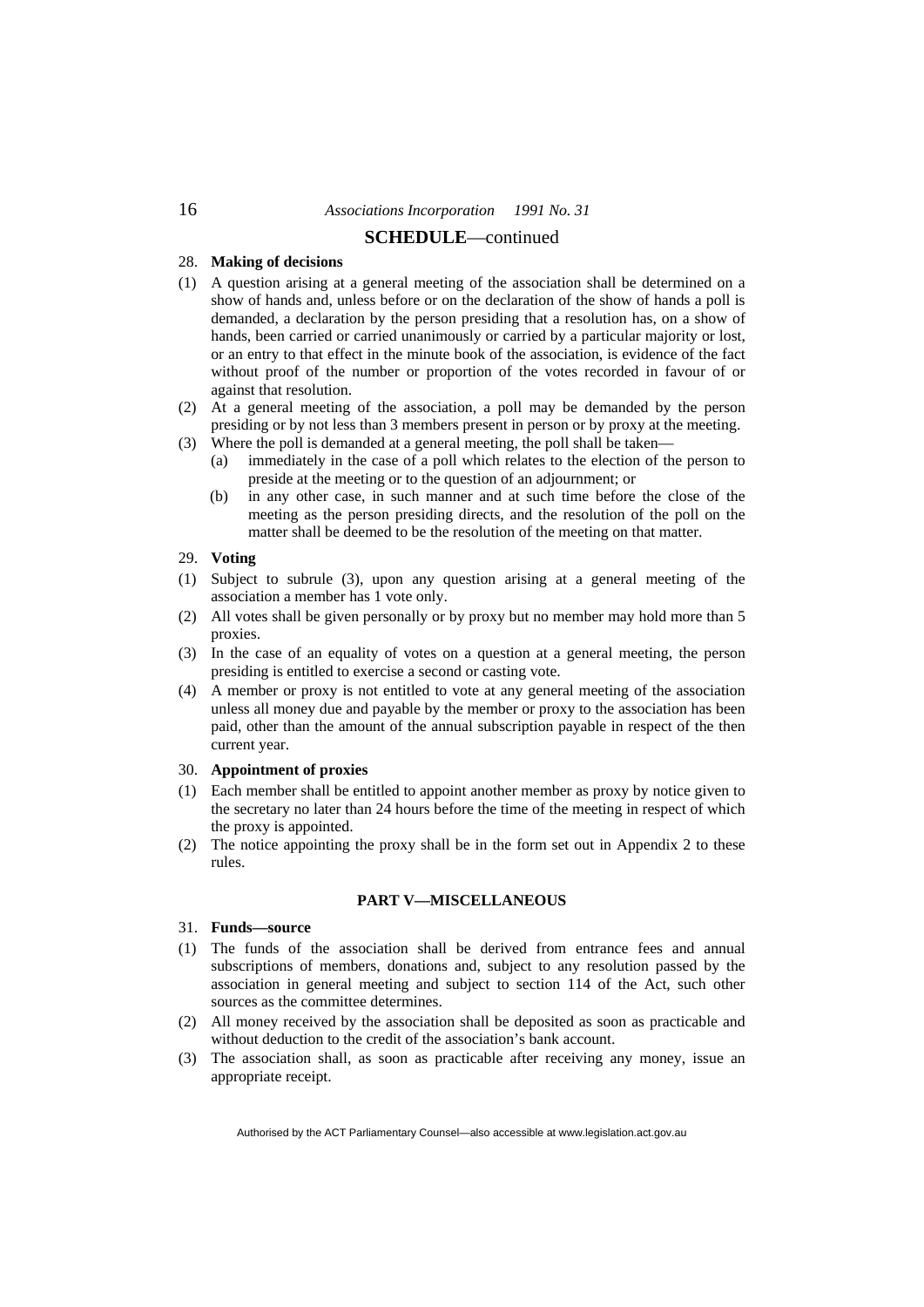#### 32. **Funds—management**

- (1) Subject to any resolution passed by the association in general meeting, the funds of the association shall be used in pursuance of the objects of the association in such manner as the committee determines.
- (2) All cheques, drafts, bills of exchange, promissory notes and other negotiable instruments shall be signed by any 2 members of the committee or employees of the association, being members of the committee or employees authorised to do so by the committee.

#### 33. **Alteration of objects and rules**

 Neither the objects of the association referred to in section 29 of the Act nor these rules shall be altered except in accordance with the Act.

#### 34. **Common seal**

- (1) The common seal of the association shall be kept in the custody of the secretary.
- (2) The common seal shall not be affixed to any instrument except by the authority of the committee and the affixing of the common seal shall be attested by the signatures either of 2 members of the committee or of 1 member of the committee and of the secretary.

#### 35. **Custody of books**

 Subject to the Act, the Regulations and these rules, the secretary shall keep in his or her custody or under his or her control all records, books, and other documents relating to the association.

#### 36. **Inspection of books**

 The records, books and other documents of the association shall be open to inspection at a place in the Territory, free of charge, by a member of the association at any reasonable hour.

#### 37. **Service of notice**

- (1) For the purpose of these rules, a notice may be served by or on behalf of the association upon any member either personally or by sending it by post to the member at the member's address shown in the register of members.
- (2) Where a document is sent to a person by properly addressing, prepaying and posting to the person a letter containing the document, the document shall, unless the contrary is proved, be deemed for the purposes of these rules to have been served on the person at the time at which the letter would have been delivered in the ordinary course of post.

# 38. **Surplus property**

- (1) At the first general meeting of the association, the association shall pass a special resolution nominating—
	- (a) another association for the purpose of paragraph 92 (1) (a) of the Act; or
	- (b) a fund, authority or institution for the purpose of paragraph 92 (1) (b) of the Act,

 in which it is to vest its surplus property in the event of the dissolution or winding up of the association.

(2) An association nominated under paragraph (1) (a) must fulfil the requirements specified in subsection 92 (2) of the Act.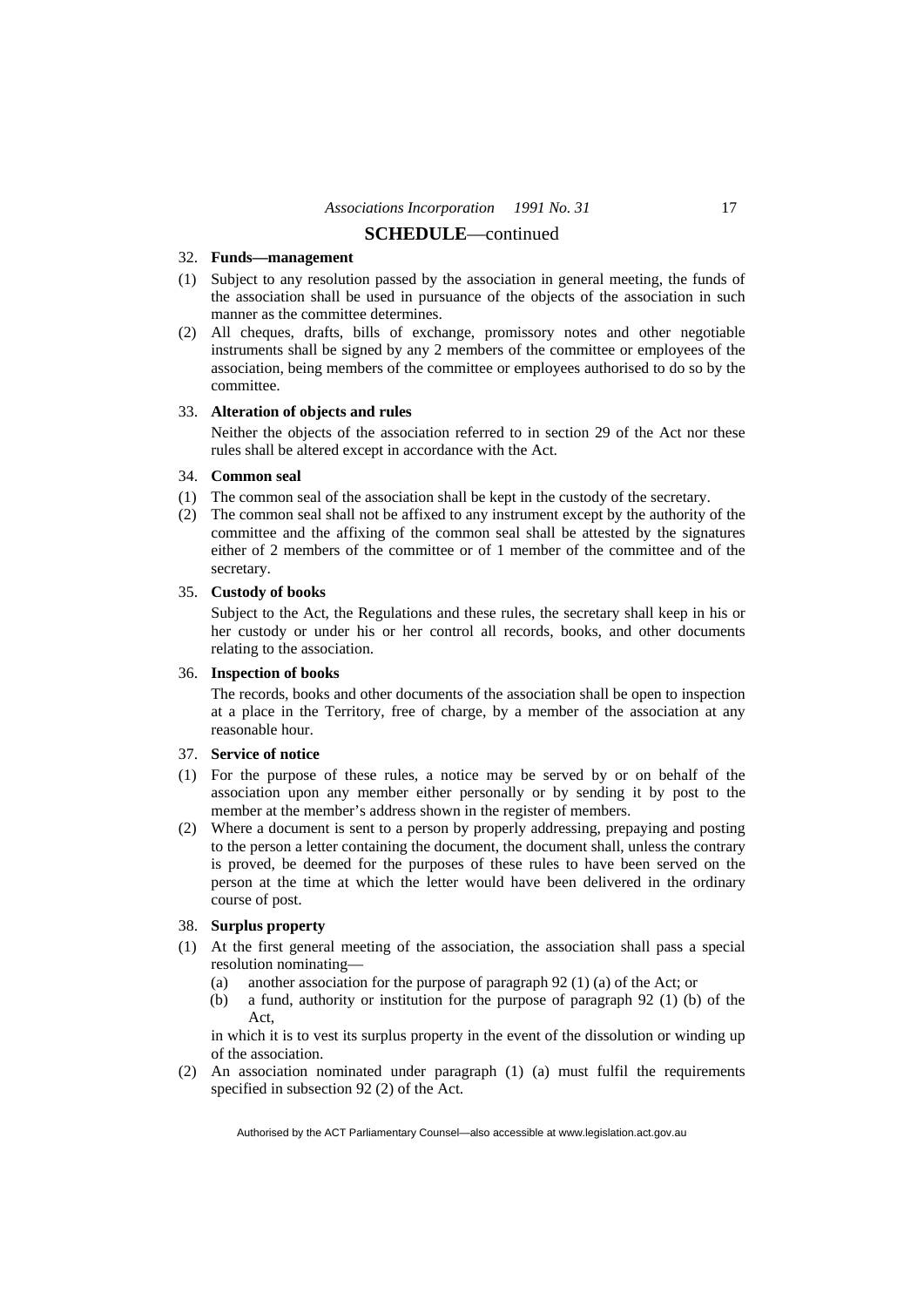# **SCHEDULE**—continued

#### **APPENDIX 1** Subrule 3 (1)

## **APPLICATION FOR MEMBERSHIP OF ASSOCIATION**

........................................................................................................Incorporated (incorporated under the *Associations Incorporation Act 1991*) I, .....................................................................................................................

(*full name of applicant*)

of ....................................................................................................................

(*address*)

#### ......................................................................................... (*occupation*)

hereby apply to become a member of the abovenamed incorporated association. In the event of my admission as a member, I agree to be bound by the rules of the association for the time being in force.

> ....................................... (*Signature of applicant*)

Date ................................

I, .....................................................................................................................

#### (*full name*)

a member of the association, nominate the applicant, who is personally known to me, for the membership of the association.

> ....................................... (*Signature of proposer*)

Date ................................

(*full name*)

I, .....................................................................................................................

a member of the association, second the nomination of the applicant, who is personally known to me, for membership of the association.

> ....................................... (*Signature of seconder*)

Date ................................